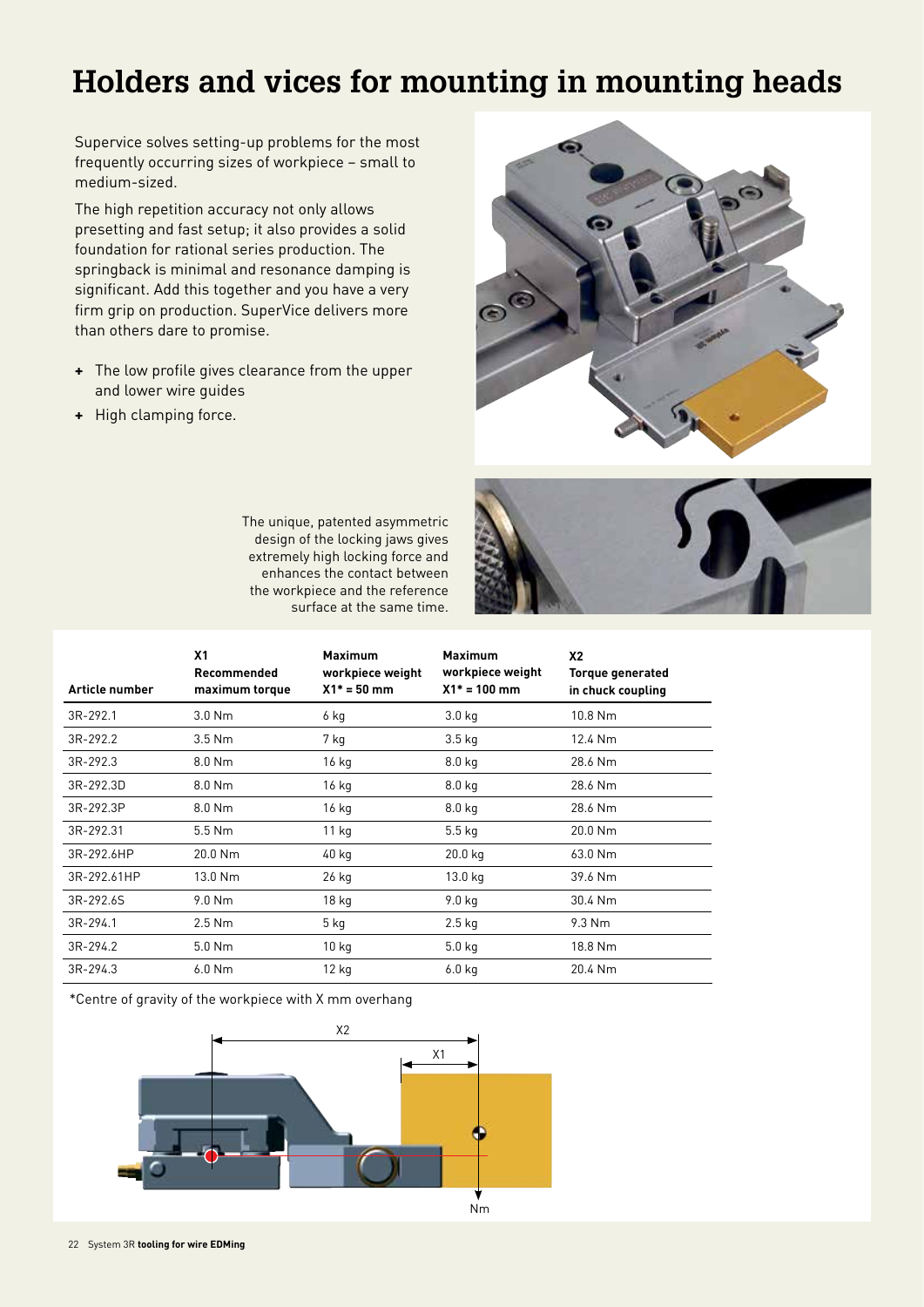

### **SuperVice, 3R-292.1**

For clamping rectangular workpieces up to 77 mm.

- Tightening torque 3 Nm
- Weight 0.6 kg.



# **SuperVice, 3R-292.2**

For clamping rectangular workpieces up to 100 mm.

- Tightening torque 3 Nm
- Weight 0.9 kg.

 $\checkmark$ 

. . . . . . .



# **SuperVice, 3R-292.3**

For clamping rectangular workpieces up to 100 mm.

- Tightening torque 7 Nm
- Weight 1.1 kg.

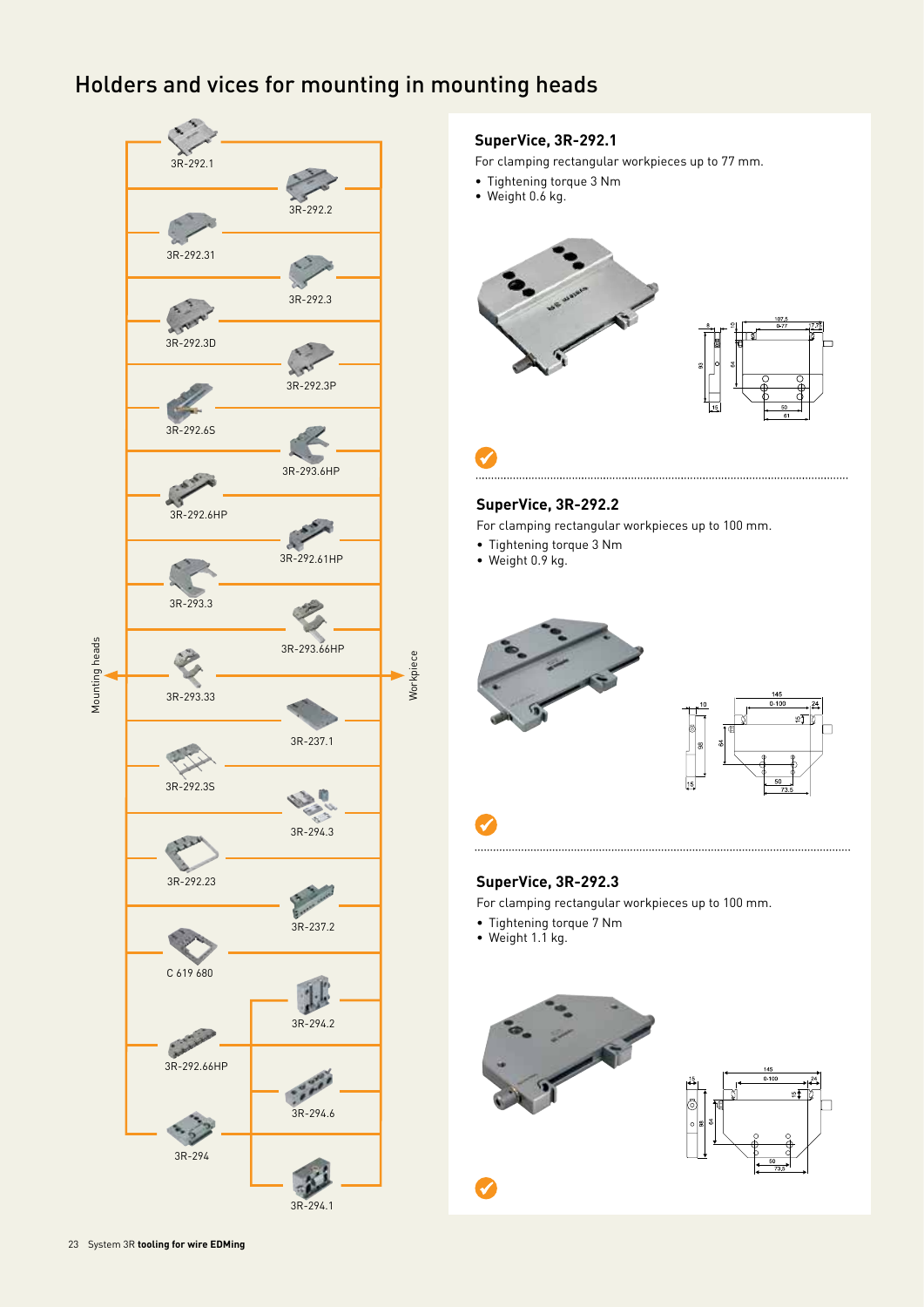### **SuperVice, Double, 3R-292.3D**

For collision-free clamping of both rectangular and round workpieces (14-45 mm and Ø 3-15 mm respectively). Total clamping range, 60 mm (to be split between two workpieces). Alternatively, dismount the double jaw and use as a regular 3R-292.3 vice for rectangular workpieces (0-100 mm).

- Tightening torque 7 Nm
- Weight 1.2 kg.



### **SuperVice, Prism, 3R-292.3P**

For vertical or horizontal collision-free clamping of round workpieces (Ø 3-15 mm). Alternatively, rotate the movable jaw and use as a regular 3R-292.3 vice for rectangular workpieces (0-100 mm).

- Tightening torque 7 Nm
- Weight 1.1 kg.



### **SuperVice, 3R-292.31**

Vice with solid jaws for clamping rectangular workpieces up to 100 mm.

- Tightening torque 8 Nm
- Weight 1.1 kg.



#### **SuperVice, Magnum, 3R-292.6HP**

Vice for clamping rectangular workpieces up to 155 mm.

Note: Mounts on HP, Magnum or MacroTwin levelling adapter.

- Tightening torque 15 Nm
- Weight 2.8 kg.





205



# **SuperVice, Magnum, 3R-292.61HP**

Vice with solid jaws for clamping rectangular workpieces up to 150 mm.

Note: Mounts on HP, Magnum or MacroTwin levelling adapter.

- Tightening torque 15 Nm
- Weight 2.8 kg.





 $\checkmark$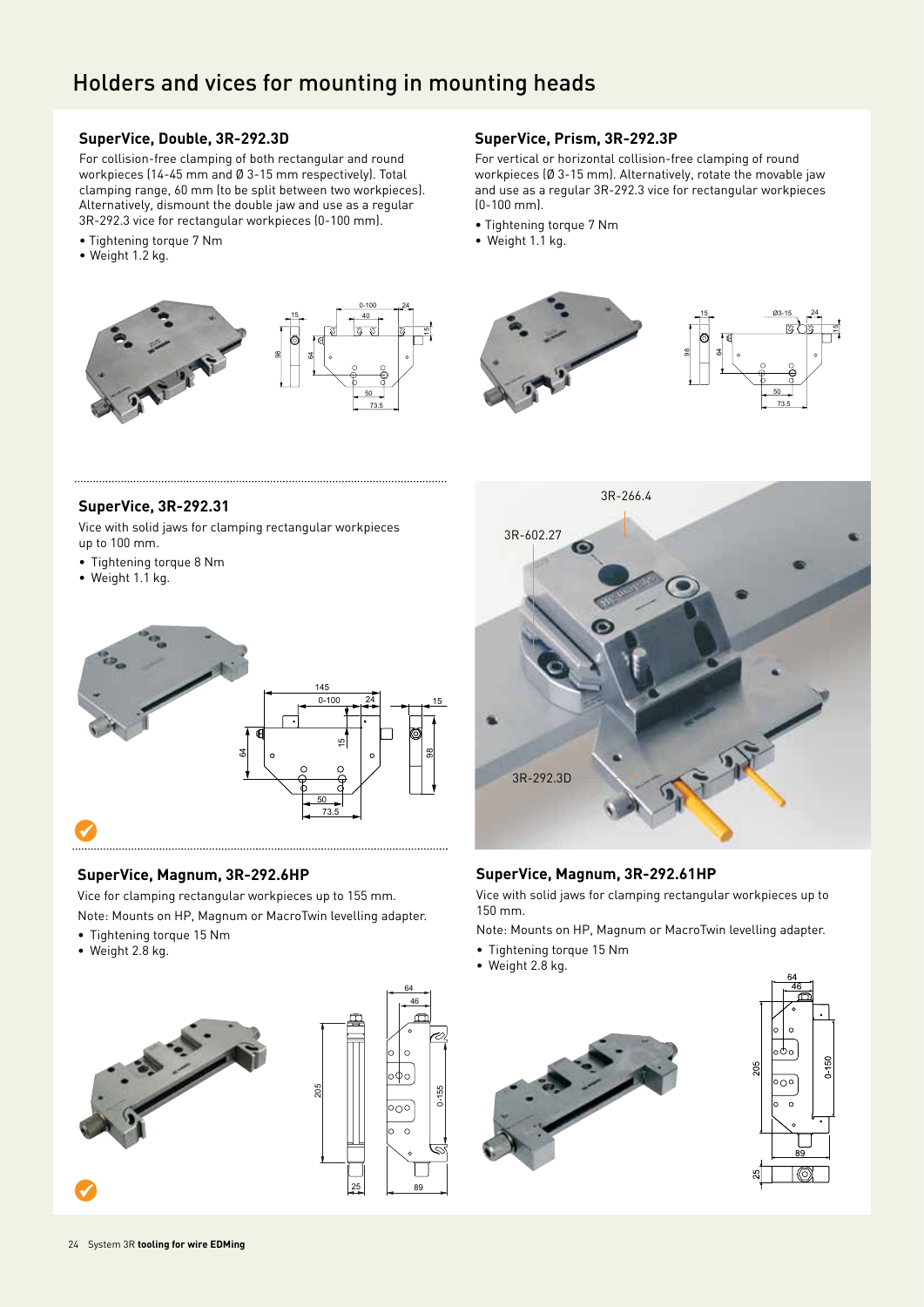### **SuperVice, Magnum, 3R-292.6S**

Vice for clamping rectangular workpieces up to 150 mm. Note: Mounts on HP, Magnum or MacroTwin levelling adapter.

- Tightening torque 10 Nm
- Weight 2.7 kg.







### **Universal holder, 3R-293.33**

Holder for round workpieces 8-100 mm, or rectangular workpieces up to 100 mm.

- Tightening torque 3 Nm
- Recommended maximum workpiece weight 7 kg.
- Weight 1.5 kg.





### **SuperVice, 3R-293.3**

Vice for clamping round workpieces 8-90 mm.

- Tightening torque 8 Nm
- Recommended maximum workpiece weight 7 kg
- Weight 1.7 kg.



# **SuperVice, Magnum, 3R-293.6HP**

Vice for clamping round workpieces 15-155 mm.

Note: Mounts on HP, Magnum or MacroTwin levelling adapter.

- Tightening torque 10 Nm
- Recommended maximum workpiece weight 12 kg
- Weight 4.5 kg.



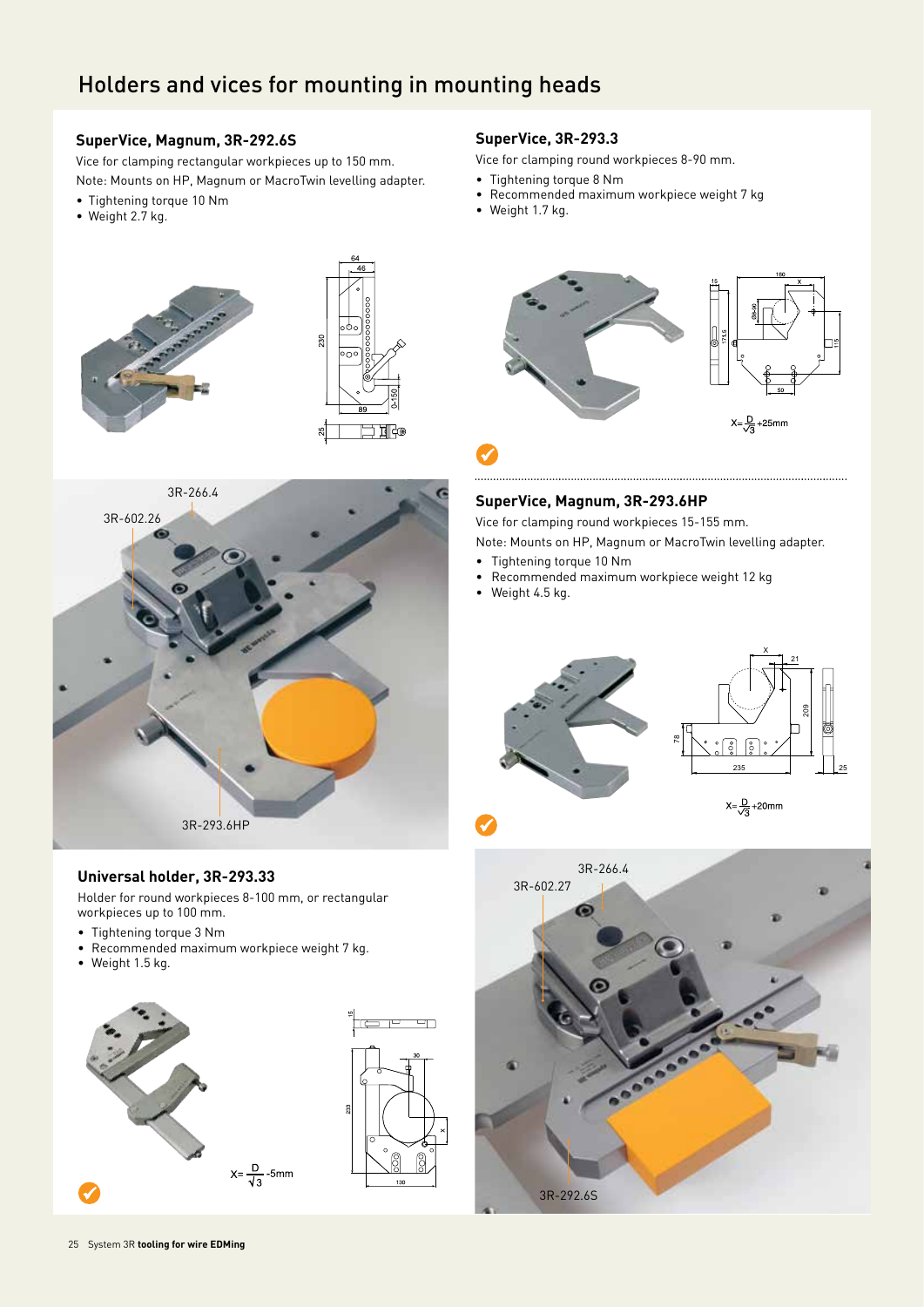# **Universal holder, Magnum, 3R-293.66HP**

For round workpieces15-150 mm diameter, or rectangular workpieces up to 150 mm.

- Note: Mounts on HP, Magnum or MacroTwin mounting head.
- Tightening torque 6 Nm
- Recommended maximum workpiece weight 12 kg.
- Weight 4.2 kg.



#### **Universal holder, 3R-292.3S**

Holder for round workpieces up to 90 mm, or rectangular workpieces 100x90 mm.

- Tightening torque 4 Nm
- Recommended maximum workpiece weight 7 kg.
- Weight 2.3 kg.



#### **Clamping frame, C 619 680**

Carrier for flat round or cubic workpieces up to 80x80 mm. Note: Mounts on HP, Magnum or MacroTwin levelling adapter.

- Functional height 13 mm
- Clamping range round or cubic up to 80 mm /
- maximum workpiece height 12 mm
- Maximum workpiece weight 1.5 kg
- Maximum workpiece dimensions Ø 80 mm or 80x80 mm
- Weight 0.9 kg.



Clamping bar to use with ICS clamping frame C 619 680.

- Dimensions 88 x 20 x 26 mm
- Overall height 26 mm (incl. support lips and clamping lips)
- Weight 0.25 kg.

116  $\approx$ 







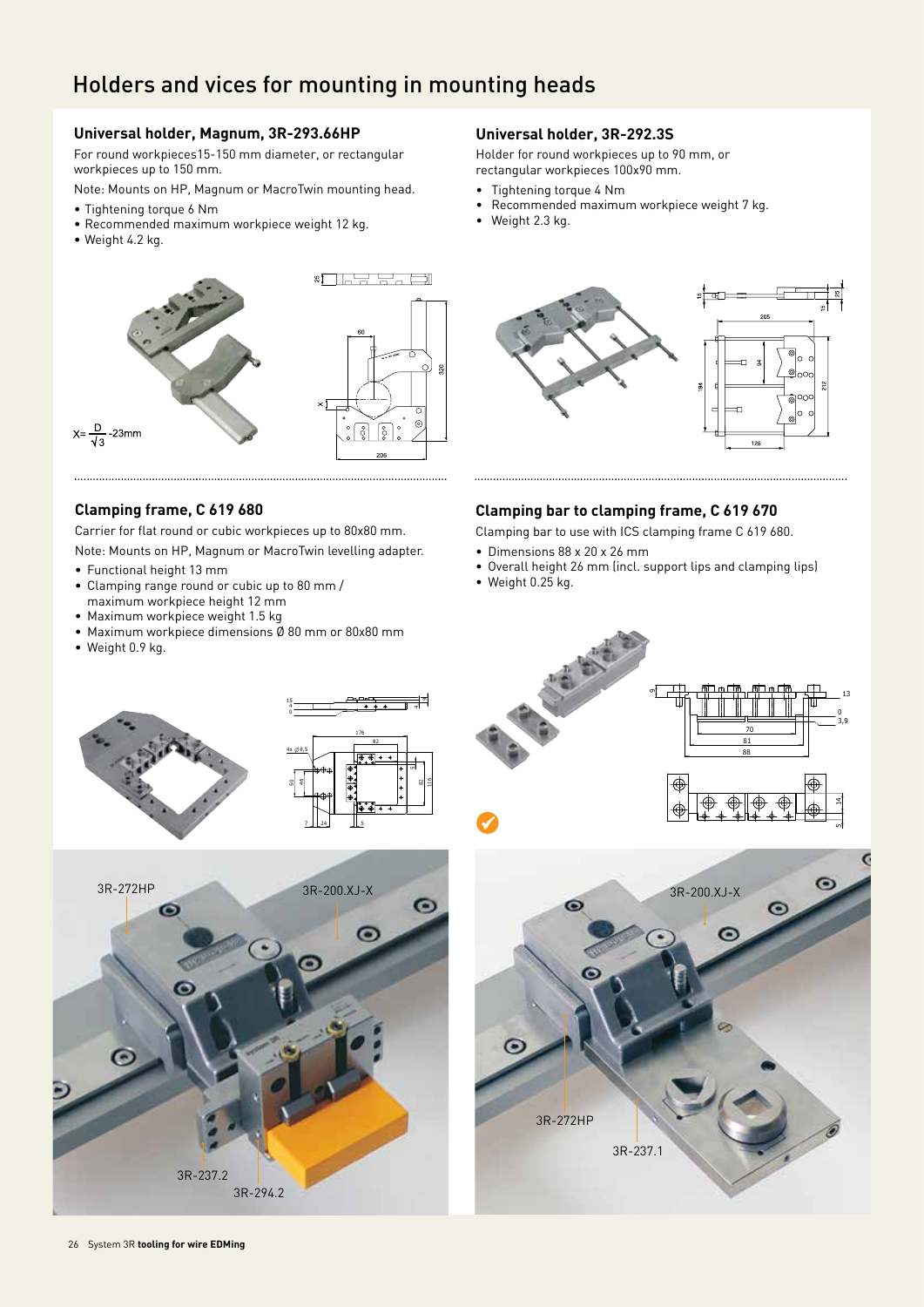

### **Vice, 3R-294.3**

For clamping workpieces up to 100 mm.

- Tightening torque 7 Nm
- Weight 0.7 kg.

 $\checkmark$ 

### **Holder, 3R-237.1**

Stainless steel hardened "do-it-yourself" holder. With start hole for wire EDM of the required shape for clamping one or more workpieces.

- Recommended maximum weight 7 kg
- Weight 1.2 kg.



#### **Holder, 3R-237.2**

For fixture, workpiece or 3R-239.2, 3R-239.3, 3R-294.1, 3R-294.2, 3R-294.6 and 3R-402.1.

• Weight 0.6 kg.







For mounting four workpieces Ø5-13 mm at the same time. Mounts on 3R-237.2, 3R-294, 3R-292.66HP or a ruler in the 3Ruler system.

- Tightening torque 3 Nm
- Weight 0.6 kg.







3R-272HP